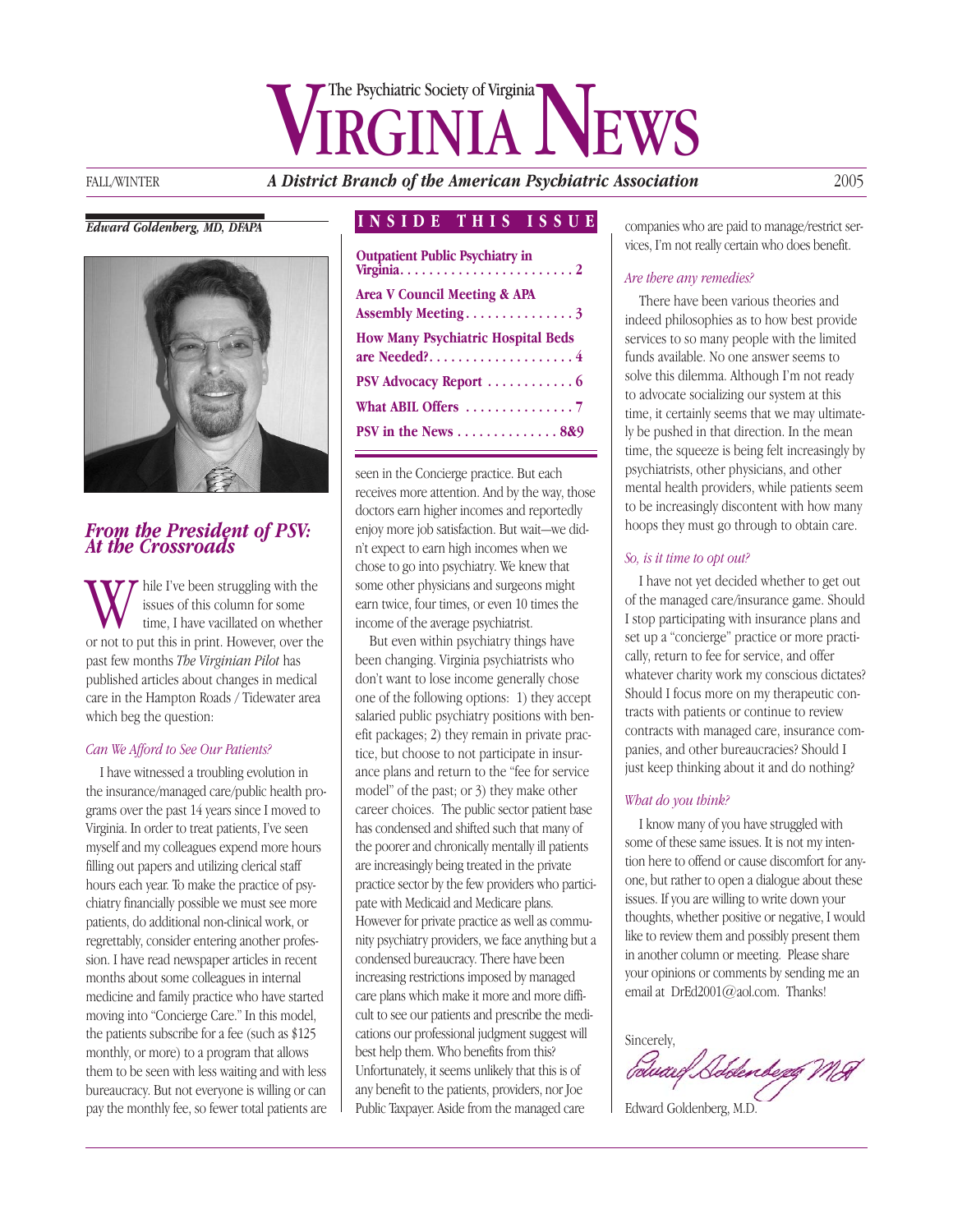# *James Krag, MD, FAPA* **Outpatient Public Psychiatry in Virginia**

The majority of Virginia's severely<br>
chronically ill people are cared forty<br>
In Virginia the state is divided into forty he majority of Virginia's severely and chronically ill people are cared for in community mental health centers. Community Services Boards (CSB) or Behavioral Health Authorities (BHA). (Here both called CSBs.) In 2004 the CSBs served about 187,000 individuals (children and adults). About 109,000 were listed as primarily having mental illness, 54,000 as primarily having substance abuse disorders and about 24,000 primarily with mental retardation.

Even small CSBs are relatively large and varied organizations. In the forty CSBs there are about 12,000 employees including about 225 full-time or part-time psychiatrists. Some cover large geographic areas but have relatively small budgets and staff, such as Mount Rogers CSB in southwestern Virginia or Mid-Peninsula Northern Neck CSB on the coast. Others are small, geographically speaking, but have very large budgets and staff such as Fairfax-Falls Church CSB or Norfolk CSB.

To give a size comparison, Valley CSB, where I work in Staunton, is considered a mid-size rural CSB. Yet our annual budget is about \$15,000,000 with a staff of about 250 including five psychiatrists providing the equivalent of 3.5 full-time doctors. A variety of treatment programs occupy six offices totaling roughly 60,000 sq. feet.

### **VIRGINIA NEWS**

*President* Edward Goldenberg, M.D., DFAPA

> *Editor* James Krag, M.D., FAPA

*Executive Director* Sandra Peterson

#### *Executive Office* PO Box 71656 Richmond, VA 23255-1656 (804) 754-1200 Fax (804) 754-2321 e-mail: spetersonpsv@comcast.net www.psva.org

*We welcome letters to the editor and editorial contributions.*

Work in a CSB can be challenging and fulfilling due to the degree of patient pathology, diagnostic variety as well as the benefit of working with many non-physician team members to provide care. Before coming to Valley CSB I enjoyed hospital work in the public and then private setting and eventually work in a solo outpatient practice. In my outpatient private practice I liked the longer exposure to those in my care compared to the increasingly brief exposure in the hospital work, but I missed the team work I enjoyed in the hospital setting. When I moved to the CSB I found the best of both worlds, outpatient longerterm work and teamwork to serve them.

Virginia's CSBs were created by the Code of Virginia in 1968 as local government agencies not a part of the State Government. Some of Virginia's CSBs are part of the local county or city and others are separate public agencies. Each CSB is administratively distinct just like local school boards or police departments. This is different from some states, such as Texas and Pennsylvania, in which the state hospitals and the community mental health centers are all run by the same state agency.

The overall relationship between the CSBs and the DMHMRSAS has at times been fairly adversarial. However, during these past several years since Jim Reinhard, M.D. has been Commissioner, the relationship has been increasingly cooperative. It is worthy of note that Dr. Reinhard is the first psychiatrist to head this very large department for many years. He is a true team builder and one aspect of his tenure has been to forge a strong working relationship with the Virginia Association of Community Services Boards (VACSB).

The VACSB, formed in the late 1980s, currently has a staff of four and represents thirty-nine of the forty CSBs in Virginia. Mary Ann Bergeron is the Executive Director of this organization which represents the CSBs in state and federal public policy matters, including state and federal funding. The VACSB works to build consensus on policy, administrative, and operational issues of CSBs and to represent those issues and solutions to the state agencies who most



relate and to the Virginia General Assembly. The VACSB is currently the strongest and best organized advocacy organization in Virginia to promote the needs of people with mental illness and mental retardation and their efforts are undertaken with impressive collaboration with other advocacy organizations including the PSV.

In my work with the Virginia Association of Community Psychiatrists (VACP) I have had considerable contact with individuals working within the VACSB, the various CSBs and the DMHMRSAS and I am regularly impressed with the degree of dedication, competence and compassion in these various teams. I have been proud and grateful to work with them. Obviously much improvement is needed in the provision of care for those with psychiatric illness in the United States. In Virginia we have the foundation of people and public organizations that can grow into more completely providing that care. Yes we need more money, but we will also need flexibility along with a willingness to try new approaches and always team work with non-psychiatrists.

For an excellent description of the current trends and the plans for the CSBs and State Hospitals see the draft copy of the Comprehensive State Plan placed on the Department's web site www.dmhmrsas.virginia.gov. This draft plan builds on the work of the Department's restructuring efforts and is the future direction outlined in the Integrated Strategic Plan. It proposes specific actions for addressing critical issues facing the Commonwealth and includes a summary of resource requirements identified by the Department.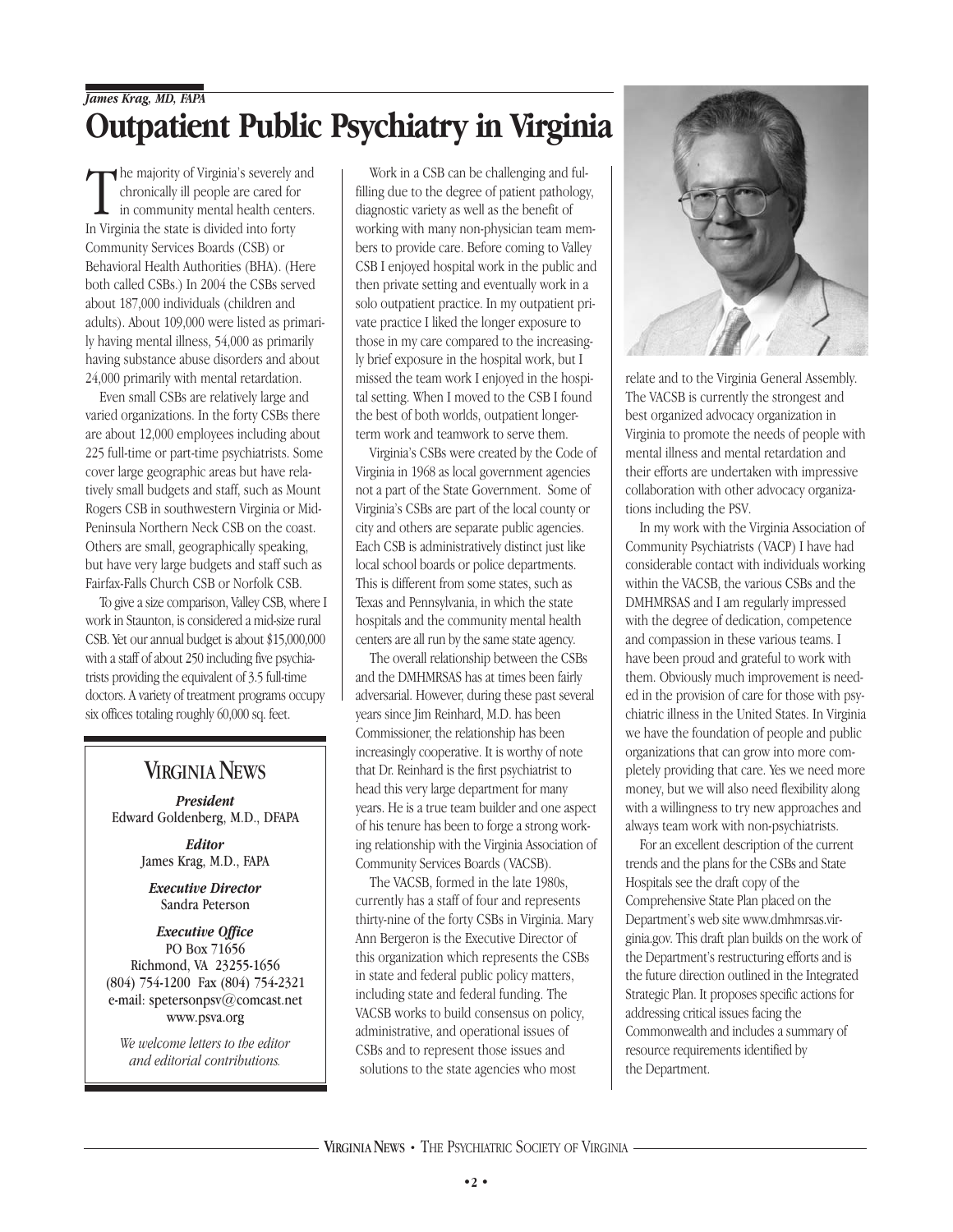## *John Shemo, MD, DFAPA & Ram Shenoy, MD, DFAPA* **Area V Council Meeting & APA Assembly Meeting**

The Area V Council Meeting was held just prior to the Assembly<br>meeting in Washington because the meeting had been scheduled<br>to occur in New Orleans. Obviously all of the District Branches<br>affected by hurricanes Katrina and he Area V Council Meeting was held just prior to the Assembly meeting in Washington because the meeting had been scheduled to occur in New Orleans. Obviously all of the District Branches resentatives from these areas shared reports and pictures of the devastation, including the severe disruption to medical and psychiatric services. Several of the representatives had significant personal losses as well.

As usual, the agenda was lengthy and fast-paced, and Ram and I were kept busy. I am currently serving as Chair of the Reference Committee on Enhancing the Scientific Basis of Psychiatric Care and Governance Issues, and am on the Rules Committee, as well as on the Steering Committee for the APA Practice Guidelines, all of which have required a lot of time both at the meetings and between meetings, but all of which have had the pay back of being "growth experiences." Ram, who has served on the Nominating and Awards Committee, is currently sitting on the Reference Committee Supporting Education/Training/Career Development.

As always, there is good news and less than good news to report. We did hear a lot about Medicare Part D, which will affect 35 million Medicare beneficiaries including the elderly and the disabled. There may be five people in the country who understand this program—but none of them seem to work for the federal government. As you may be aware, there are currently approximately 134 insurance entities that will be offering variations of Part D benefits at various cost levels. Each insurance entity can

## **Measure the benefits from your** practice's insurance agency.

Other agencies

Thite Coat Day

MSVIC

As a wholly owned subsidiary of The Medical Society of Virginia, our insurance agency profits go to MSV to help serve the Virginia Physician Community.

The purpose of the Medical Society of Virginia Insurance Center is twofold. First, to provide Virginia physicians with a one-stop-shop where they can receive expert guidance from insurance specialists about important coverages such as professional liability insurance, health insurance, employee benefits, and property and casualty coverages. Second, the MSVIC serves the

Medical Society of Virginia as a source of non-dues revenue. As the insurance agent for many physicians, the MSVIC receives commissions from the insurance companies where business is placed. These commissions lead to profits, which are sent by MSVIC to the Medical Society of Virginia to support the Virginia physician community.

Contact us to find out just how much more we have to offer your practice and the entire Virginia Physician Community.

MÉDICAL SOCIETY 2924 Emerywood Parkway, Suite 200 Richmond, VA 23294 **INSURANCE CENTER** 804.422.3100 877.226.9357 www.msv.org

have its own formulary, its own tier system, its own pre-approval requirements, and its own appeals system. Each can change any of these variables at any time with 60 days notice. Once a Medicare recipient has signed up for a given "product" the recipient cannot change plans for a year despite any changes the plan makes—a very one-sided contract. Apparently about 45 of these plans will be available in the Charlottesville area. You can find how many will be available in other areas of the state by entering the zip code on the www:medicare.gov website. Another reportedly more helpful website is www.mentalhealthpartd.org. This latter website is cosponsored by a number of organizations, including the APA. It may be worth alerting your patients that some of the insurance entities, once they have the recipient on the phone to sign up for Part D benefits, will be trying to enroll them in Medicare HMO's, which could have serious implications on the access options they will have for all healthcare.

- It was warned that there is the potential for a lot of new federal bureaucracy on the horizon around the issue of "pay for performance." We may be facing having to complete more forms, and generate more records, with no new reimbursement.
- There is scheduled to be a 4.4 percent decrease in Medicare reimbursement in January 2006. There is a bill before Congress to void this decrease and mandate a 1 percent increase. It remains to be seen if the cost of the Iraq war and the Gulf Area damage will derail this bill.
- There was discussion about ongoing problems with Medicaid, especially in "First Health" programs in several states under which it is mandated, for example, that despite how many illnesses a patient has, the program will only cover four medications, only two of which can be brand medications. It is left to the patients and their doctors to decide which ones. It remains to be seen if these types of policies begin to invade Medicare Part D over time. On the other hand, since Medicaid recipients who also have Medicare coverage will all go into the Medicare Part D program, there may be benefit to them from the ripple effect of AARP monitoring and advocacy.
- For those who were in the past covered by Legion Insurance, a Pennsylvania judge has released the escrow funds to allow their use for the settlement of claims.
- There is something of a current truce between the Texas Society of Psychiatric Physicians and the APA Board of Directors over the issue of dual membership.
- Medicaid cuts by Congress will disproportionately hurt psychiatric patients.

The APA remains on solid financial ground. Revenues for last year were 55.5 M with expenses of 51.5 M. From 1999 to 2004, APA revenues grew 41 percent. while expenses grew only five percent. It is noted that member dues make up only about 17 percent of revenues. Most revenues come from APPI publishing and from the annual meeting. Essentially all of the APPI profit comes from the DSM. All other publishing barely breaks even. Revenues from Atlanta, despite the relatively low turnout, were better than expected due to lower costs and the mix of registrants. The APA currently has 35.9 M in investments. It is noted that the APA does not invest *Continued on page 7*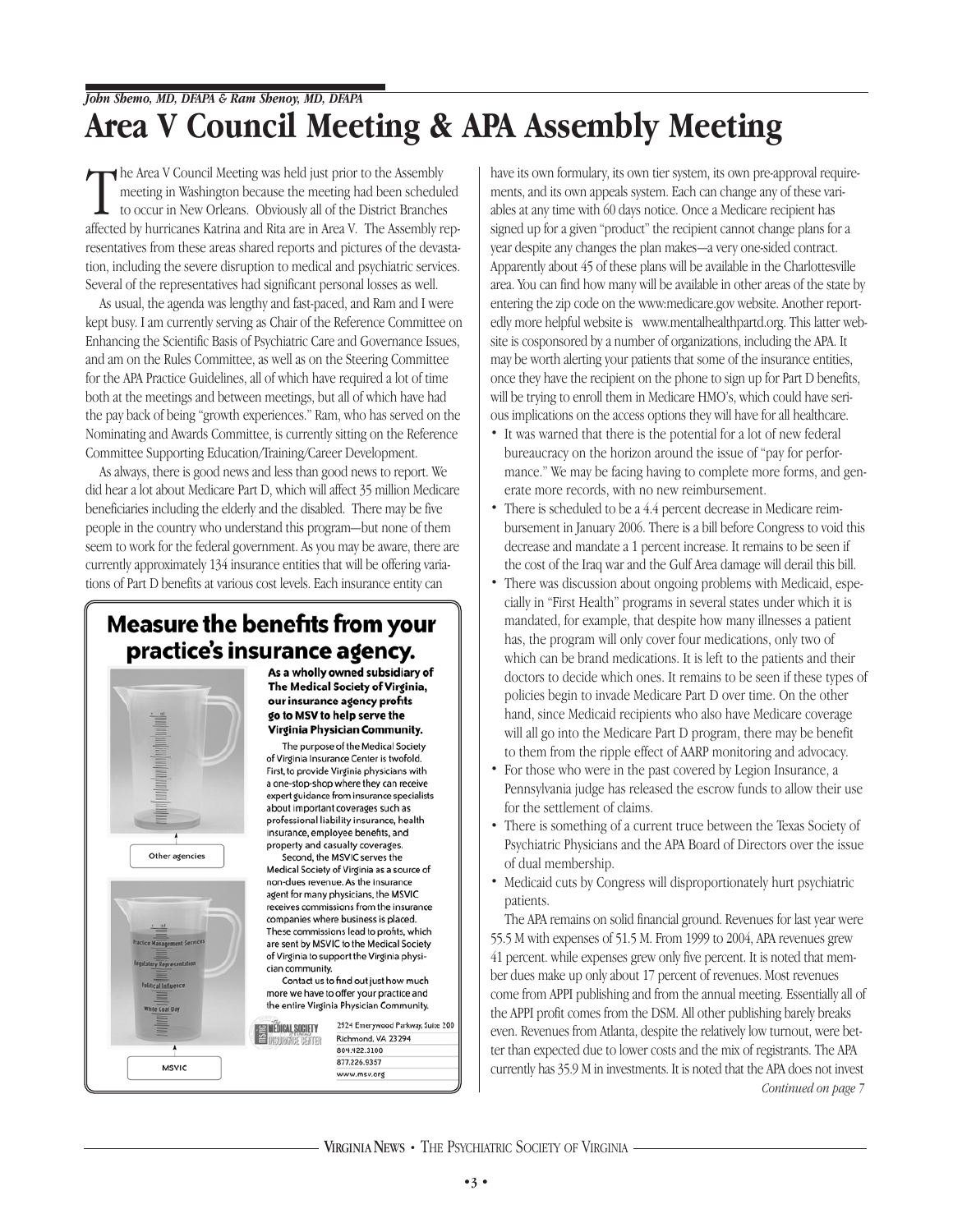# **How Many Psychiatric Hospital Beds are Needed?**

*This past summer there was a discussion on the VACP email discussion group about how many psychiatric hospital beds are needed in our state. This conversation emerged from a very thoughtful forwarded note from Mike Hogan, the Commissioner from Ohio, who also chaired the President's New Freedom Commission. Two responses that are especially apt are included below.* 

#### *Ed Kantor, M.D. of UVA wrote:*

"I think that any consideration of state hospital beds needs to occur in concert with the availability and access to community/university hospital beds. As the traditional public system shifts it's orientation to community care, some realistic mechanism of coordinated planning with the newest partners—community and university psychiatry units/systems should be undertaken. In order for the 'fee for service' mode to work with SPMI clients, I believe there has to be an expectation of joint planning and ownership of the situation.

Intermediate to long term hospitalization in the current acute inpatient unit model often creates a mismatch of expectations. Longer term psychosocial rehab, reasonable reimbursement to the providers and the facility, solid methods of case management and interagency coordination should all be built into the planning. The model of contracting for 'beds' forces a fragmented "it's your problem now" model rather than a joint ownership model from both sides. Institutions rarely have enough of a conscience to do the right thing over time when faced with significant financial losses.

I think that the series of closures of both for-profit and not-for-profit psychiatry units over the past 6-8 years suggests that it's time for a new approach to community planning, funding and cooperative relationships between agencies that are no longer of the same ilk as 10-15 years ago. If CSBs and community/university providers are all in the feefor-service model, serving the same clients/patients are there really different systems or just different budgets?"

#### *Ananda Pandurangi, M.D. of MCV responded with the following:*

"In my role as Chair of the division of inpatient psychiatry for 15 years at MCV Hospitals —which provides academic programs, tertiary care programs and general care for an inner city population, I would like to outline four observations/suggestions on this topic.

- (1) There is a need for an umbrella organization within each region of the State with authority to achieve among other things a higher order of case management. For example an "authority" a la transportation authority, sports complex authority etc. This would need to be achieved legislatively. Public, private and charitable organizations will need to be represented on this and agree to pull in the same direction. Sufficient incentives have to be built in for all to agree. Without a central authority, at this time the field is too disparate with too many players and inertia. Hospitals, clinicians, CSBs etc will not by themselves give up any degree of control to others nor agree to work for someone else's goals—yet the coordination that Hogan and Kantor mention cannot be achieved without give and take on everybody's part and sufficient incentives to do so.
- (2) To marshal the required database for the creation of such an authority, and then to process, negotiate and develop specific organizational structure, mission/objectives, policies and procedures, risk management strategies and legal immunity, outcome and satisfaction analysis etc, a study group or commission is necessary —along the lines of the Hammond Commission or the Mental Health Commission (under the JLARC), led by senior legislators from the two parties and participation by all players.
- (3) Continuum of Care. In Virginia, several study groups, task forces, and committees have emphasized this over the years. We all know what it takes—acute care, step down care, outpatient clinics, residential rehab, community rehab, crisis intervention, emergency access, PACT, housing etc. Attempts at creating such a

continuum have been feeble and fragmented. In part, this is a function of: *Turnover in the Central office of MH/MR and the Governor every four years.* No Commissioner however good and interested he might be can generate the synergy needed between political, financial, provider/professional and consumer groups to achieve this in 4 years. *Lack of interest and lack of incentive for the private sector.*

Lack of funding. In our field we are always robbing Peter to pay Paul. Cancer and Heart Disease do not do this. They raise new funds. As a field Mental Health is severely under funded. There is no way around this. There is no one to energize us to commit ourselves to this. NAMI is a lone voice. VHME did what it could but is not into fund raising. Academicians are busy with clinical service or core research. Clinicians are overwhelmed as it is. MH/MR could/should take the lead but they would need very significant help from the field. A small investment may reap big benefits in this area.

(4) Special or niche populations. In the last 100 years, society and the mental health field have changed dramatically. Yet there is hardly any recognition for specialization and the unique needs of individuals. We seem to hold on a "one size fits all" approach. On the inpatient side it is very evident we need specialized units and programs for the MR-MI, S.Ab-MI, Criminal-MI, SPMI, (severe) PD-MI etc populations. A well know fact is that most recently the bed crunch in the regions is coming from lack of beds for such populations. As Ed points out the LOS for such patients does not match with the average LOS for other acute patients and what third party payers including Medicare will pay for. Thus there is no clinical or financial incentive to admit such patients (and risk complications, injuries and law suits). This is one problem the State should and can play a leadership role in right now. It needs seed monies, grants and contracts to get these going and to be successful."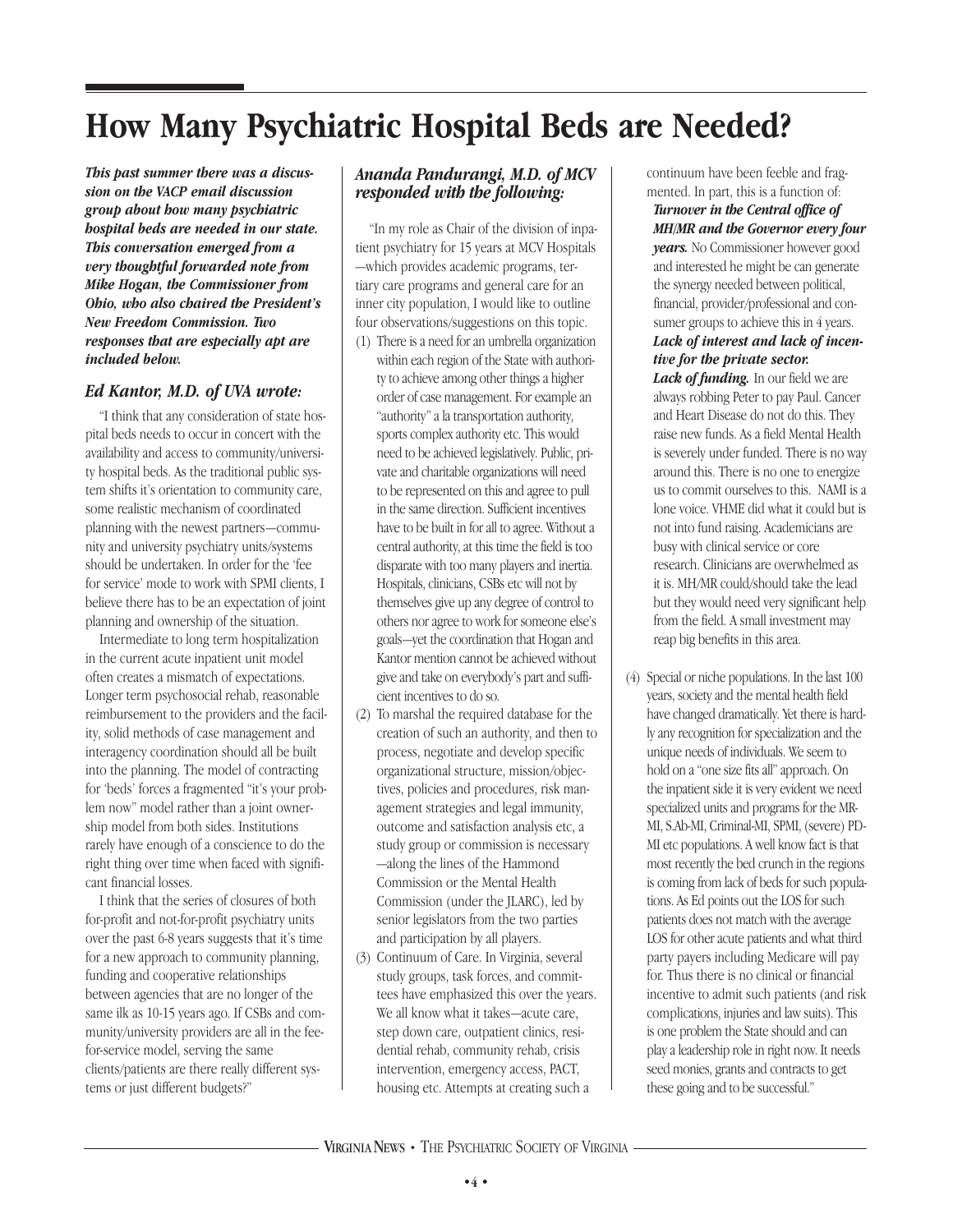# **GOOD LAWYERS ARE NO** NG MATT

### We can all use a good laugh - most of the time.

Except when you're facing a possible malpractice suit. Then you need to be confident that your liability insurance program provides top-notch legal representation. Your legal team must understand the intricacies of psychiatric practice plus have experience in malpractice litigation. You need a legal team with a proven track record.

You need attorneys retained by The Psychiatrists' Program.

## More than 95% of lawsuits decided at trial or by a judge resulted in a verdict for our insured!

With The Program, you can count on a dedicated, knowledgeable and experienced legal team.

Call us for your complimentary copy of "Major Components of a Psychiatric Malpractice Trial."

# The Psychiatrists' Program

Call: (800) 245-3333, ext. 389  $\sim$  Email: TheProgram $@prms.com$ Visit: www.psychprogram.com

> management services, inc. (In California, d/b/a Cal-Psych Insurance Agency, Inc.)

Managed by: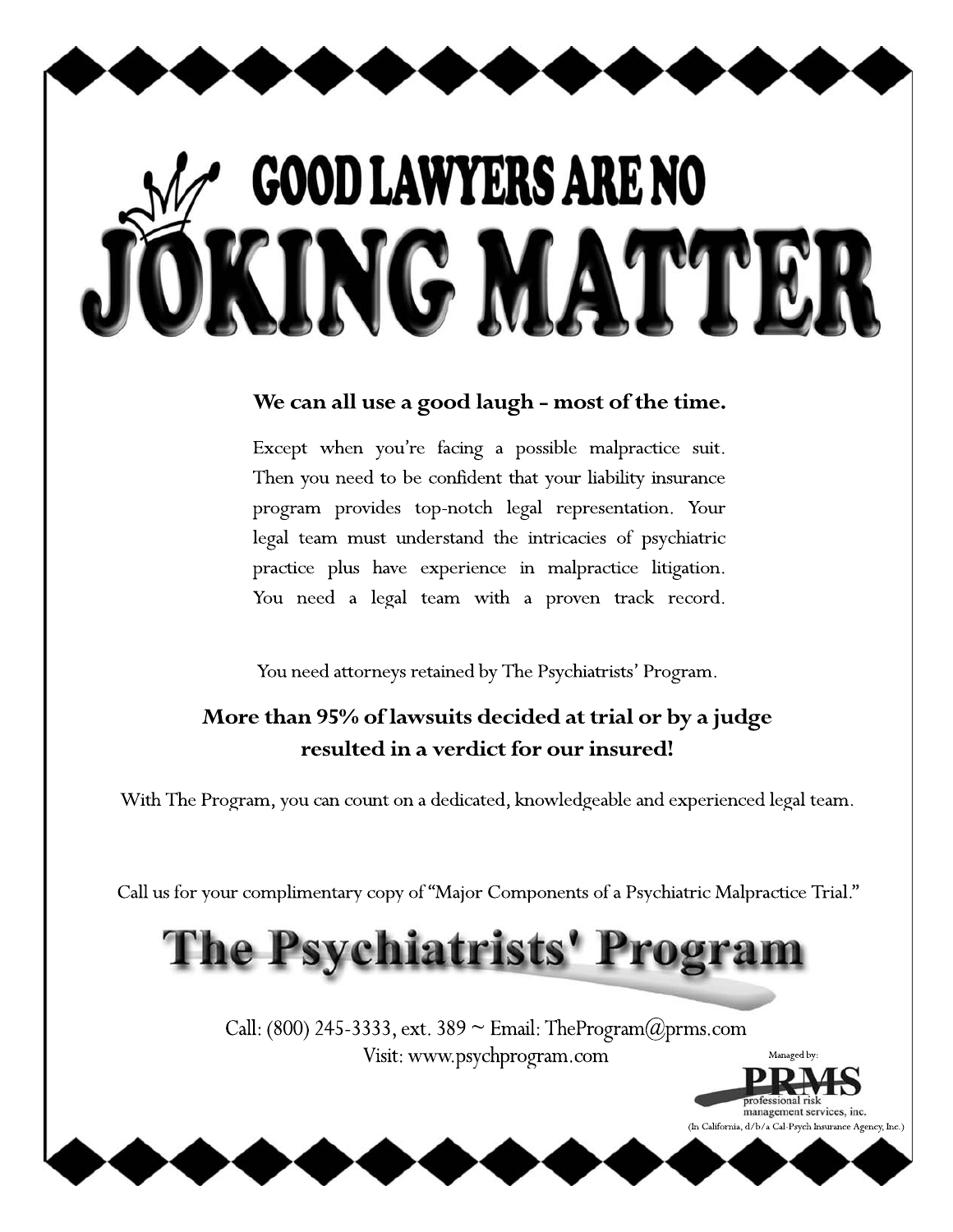#### *Organized Psychiatry Active in Policy Development and Politics*

Virginia psychiatrists have been busy this fall advocating for their profession and patients in the policy and political arenas. Psychiatrists from many practice settings across the state have served on government workgroups and in advisory roles. Strong support for PsychMD-PAC has provided psychiatrists with visibility during the recent campaign season which saw the election of Tim Kaine (D-Governor), Bill Bolling (R-Lieutenant Governor) and Bob McDonnell (R-Attorney General). As always, for information about your elected officials, visit "Who's My Legislator?" at http://conview.state.va.us/whosmy.nsf/main?openform. Below is a summary of some of our recent advocacy activities.

#### *Expert Witness (psychologists)*

The Virginia Psychological Association (VPA) is proposing legislation that would require judges to recognize psychologists (and, they offered, psychiatrists) as expert witnesses in cases addressing causation of a neuro-psychological condition. This was described using a condition caused by an auto accident. Some neuro-psychologists have been told that only a neurologist is qualified to be experts in such cases. Current case law provides that only physicians can testify on causation. Unanimous feedback from organized psychiatry leaders has been in opposition. PSV President Dr. Goldenberg has formally communicated this to the VPA. The MSV and the Virginia Association of Defense Attorneys (VADA) also oppose this proposal.

#### *Assignment of Benefits (AOB) for Emergency Care*

A group of private emergency medical practices and the Virginia College of Emergency Physicians ( VACEP) are proposing legislation that would require insurance companies to honor patient assignment of benefits (AOB) to out-of-network providers for care provided under EMTALA. This would mean the reimbursement would go directly to the physician rather than the patient. Anthem-Wellpoint and the Virginia Association of Health Plans strongly oppose this concept. The Psychiatric Society of Virginia, Virginia Orthopaedic Society and Virginia Chapter American College of Cardiology support this effort.

#### *Call Coverage for CSB Patients*

There are ongoing discussions about lack of, or insufficient, physician coverage for after hours care of CSB patients. Private hospital emergency departments and on-call physicians have complained about not being able to reach prescribing or treating doctors after hours. Exploration of ethical, regulatory, and legal requirements for call coverage is being suggested.

#### *Behavioral Health Subcommittee, Joint Commission on Health Care Not Guilty By Reason of Insanity*

PSV-WPS has provided the Joint Commission on Health Care ( JCHC) substantial feedback on current NGRI law. Many of our comments have been incorporated into the proposed reforms including:

- Legislation to clarify that voluntary admissions to State hospitals do not have to result in revocation of conditional release for NGRI acquittees.
- Legislation to remove language prohibiting psychiatrists and clinical psychologists who are employed by the Commonwealth from being paid for completing evaluations.
- Legislation to amend the *Code of Virginia*, Title 19.2 Chapter 11.1 so that consideration of violations of conditional release may be considered by the Court on an expedited basis.
- Continued support of initiatives designed to divert individuals with behavioral health care needs from the criminal justice system and to provide treatment for individuals who are not diverted and legal requirements for call coverage is being suggested.

#### *DMHMRSAS Services for Children and Adolescents*

- \$1.7 million budget amendment to fund 4 two-year child psychiatry fellowships and 4 one-year child psychology fellowships; training for primary care providers
- Funding for two demonstration projects and provide funding for 6 additional projects to serve "youth with juvenile justice involvement, and/or those with co-occurring mental health, mental retardation"
- Funding for MH treatment for detention centers (only 7 of 25 centers currently have service programs)
- Provide funding to establish 20 Mental Health/School-Based Demonstration Projects for middle-school students "who experience educational difficulties as a result of psychiatric and/or substance abuse problems."

#### *Free Clinic and Community Health Center funding for MH service Medicaid Reimbursement Increases*

MSV and specialty societies will again seek across-the-board reimbursement increases for physicians.

#### *Virginia Association of Free Clinics ( VAFC)*

PSV-WPS helped them secure several psychiatrists to lecture at their Annual Conference.

#### *PsychMD PAC*

We have maintained our strong participation in this year's House of Delegate and statewide races. Through PsychMD PAC, psychiatrists have been visible at recent events for gubernatorial candidate Tim Kaine, Speaker Bill Howell, and House Majority Leader Morgan Griffith.

Here are 2005 PsychMD PAC contributors… Thank you!

Agarwal, Ramesh Arons, Michael Brasington, Steve Brodie, Owen Buyse-White, Valerie Carter, Wesley B. Choudhary, Varun Chun, Kelly Connell, Larry Davies, John Dee, James Evani, Renuka Fernandez, Anthony Fisher, Gregory Foster, Helen

Friedel, S.W. Goldenberg, Edward Gorman, Barry Greco, Philip Issa, Fuad Jacobs, Erwin Jennings, Stan Jones, Cheryl W. Koduru, Banerje Krag, James Lindsay, Rebecca Luisada, Paul Mansheim, Paul Markowitz, David Mirmirani, Nooreddin Morse, Jeffrey O'Keefe, Dorothy Pizzani, Miriam Pushkin, Yaacov Royal, Orren Schloff, Lizann Shemo, John Shemo, Mary Silver, David Silverman, Joel Spanier, Elliott J. Steckler, Eric Walton, Ruth Wouters, L. Marian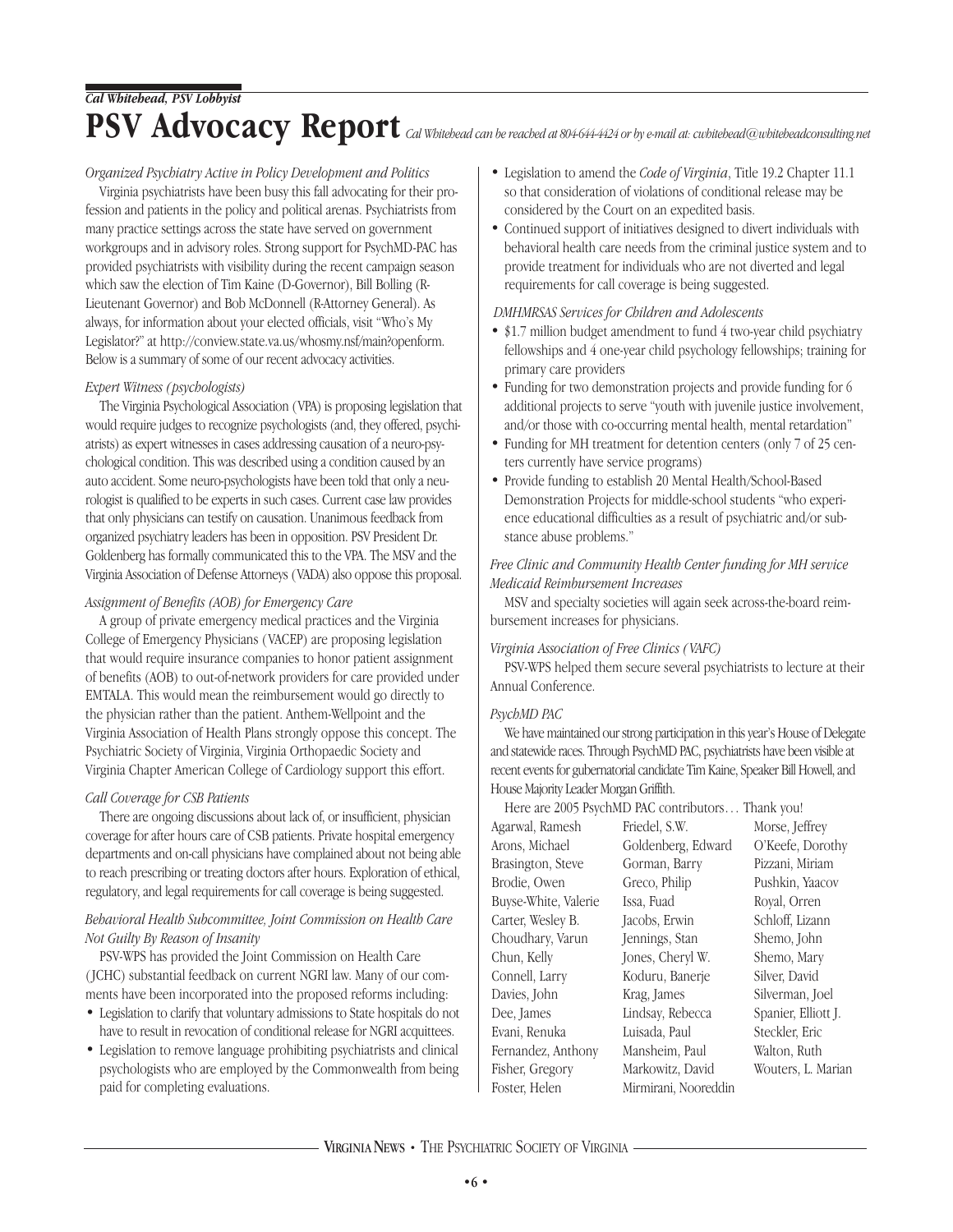## *Yolanda Long, MSW, Executive Director, ABIL* **What ABIL Offers**

**A** BIL's mission is to "provid<br>port and advocacy for pec<br>attacks, and/or agoraphobia..." BIL's mission is to "provide hope, support and advocacy for people suffering from debilitating phobias, panic

What exactly is ABIL? What can ABIL offer to individuals and health care providers?

Founded in Richmond with one support group and three members in 1986 by the late Shirley Ford Green, Agoraphobics Building Independent Lives (ABIL) has grown to establish and maintain self-help support groups and offers educational programs throughout the Commonwealth. ABIL also works to provide information and advocacy on rights related issues. Our goal is to improve the quality of treatment and the overall quality of life for anxiety sufferers. Simply put, we are a non-profit organization for the education and support of those who suffer with anxiety and panic disorders.

Those who have or are recovered from anxiety illness, or have a family member who suffers, facilitate ABIL's support groups. Groups are a safe place to come together with others who have similar problems; a place to learn they are not alone; a place where members can feel free, even if they feel anxious; a place for support and encouragement; a place for sharing successes and learning how to deal with setbacks.

ABIL publishes a quarterly newsletter, with pen pal opportunities available. ABIL also provides a Speaker's Bureau, members of which are available for public lectures, small group informational talks, school classroom presentations, staff in-services and similar venues. Our web site at www.anxietysupport.org has won a local award and we encourage you to visit.

Our Board of Directors is made up of mental health professionals, business people, and consumers. We seek the involvement of mental health consumers on various levels, as we are a grass roots, consumer-run organization. We continuously look for new ways to reach out to the professional community and the community at large. We have published a new brochure and a bookmark entitled "Un-Stress

Tips", which are available for distribution to physicians' offices. In the fall and winter 2004–2005, we offered a workshop entitled, "IS IT STRESS OR IS IT ANXIETY? How to tell the difference and live a healthy life" which was open to the public and well attended. It proved to us that the community wants more of this type of program, so in September and October of 2005 we are presenting "What Worries You? Problems with Anxiety, Fear, and Panic", an educational seminar on anxiety problems and their treatment. This seminar is being offered at several locations throughout the Richmond area, and presented by different mental health professionals in our community.

We encourage you to become a professional member of ABIL! Your support will enable us to continue our mission, serving anxiety sufferers and their families in the Commonwealth of Virginia. *For more information, contact Yolande Long, MSW, Executive Director, ABIL, Inc.: 804-353-3964 or abil1996@yahoo.com.*

#### *Meeting Update continued from page 3*

in pharmaceutical companies to avoid any appearance of a conflict of interest. The largest use of the APA's discretionary budget is for patient advocacy. A recent independent audit of the APA was graded "A," putting the APA in the top five percent of nonprofit organizations for financial health. The APA has a current assets/current liabilities ratio of 1.72, while the average for nonprofits is 1.40.

As a new APA member benefit, 20 hours of APA annual meeting based CME can be gotten on the APA website—www.psych.org. This is free to those who went to the APA annual scientific meeting and \$65 for those who did not go. A variety of action papers were considered and debated:

• One addressed the problem of pharmacists refusing to fill patient prescriptions by citing the pharmacist's moral or religious objections to the prescribed medication, and calling for legislation to make it

the pharmacy's legal responsibility to find in a timely manner another pharmacist or facility that will fill the prescription.

- Another addressed the problem of committed non-offenders being held in jails pending the availability of a hospital bed.
- Another action paper directs the APA to study creating a "gold standard" of an APA-sponsored, universal, internet based, continuously up-datable listing of psychiatrist availability to accept patient referrals.
- Another aims at rewarding residents in the "100 percent programs" with a waiver of the \$65 charge for access to the online library of the APA annual scientific meeting.
- Three action papers addressed issues related to the relationship between the APA and the pharmaceutical industry, both to insure transparency in the relationship and to expand access to psychiatric care and treatment, including non-pharmaceutical treatment.
- An action paper was proposed by the Military District Branch, which is in our Area V, which

addressed the formulation of an APA position statement on psychiatrist participation in the interrogation of detainees. It was very carefully and thoughtfully written. This was passed on November 11th. On November 12th, the *New York Times* published a report contrasting the APA position with one passed by the psychologists which was much more tolerate of psychologist involvement in this process. The *New York Times* story pointed out specifically that psychiatrists are physicians and that the APA position was guided by the physician ethical imperative to "do no harm."

Finally, Ram and I do encourage all PSV members to encourage their non-member colleagues to join and become active. To paraphrase Benjamin Franklin's address to the Continental Congress during the American Revolution–"if we don't hang together, we will surely all hang separately."

As always, both Ram and I remain available to discuss issues that PSV members want brought to the attention of the APA Assembly.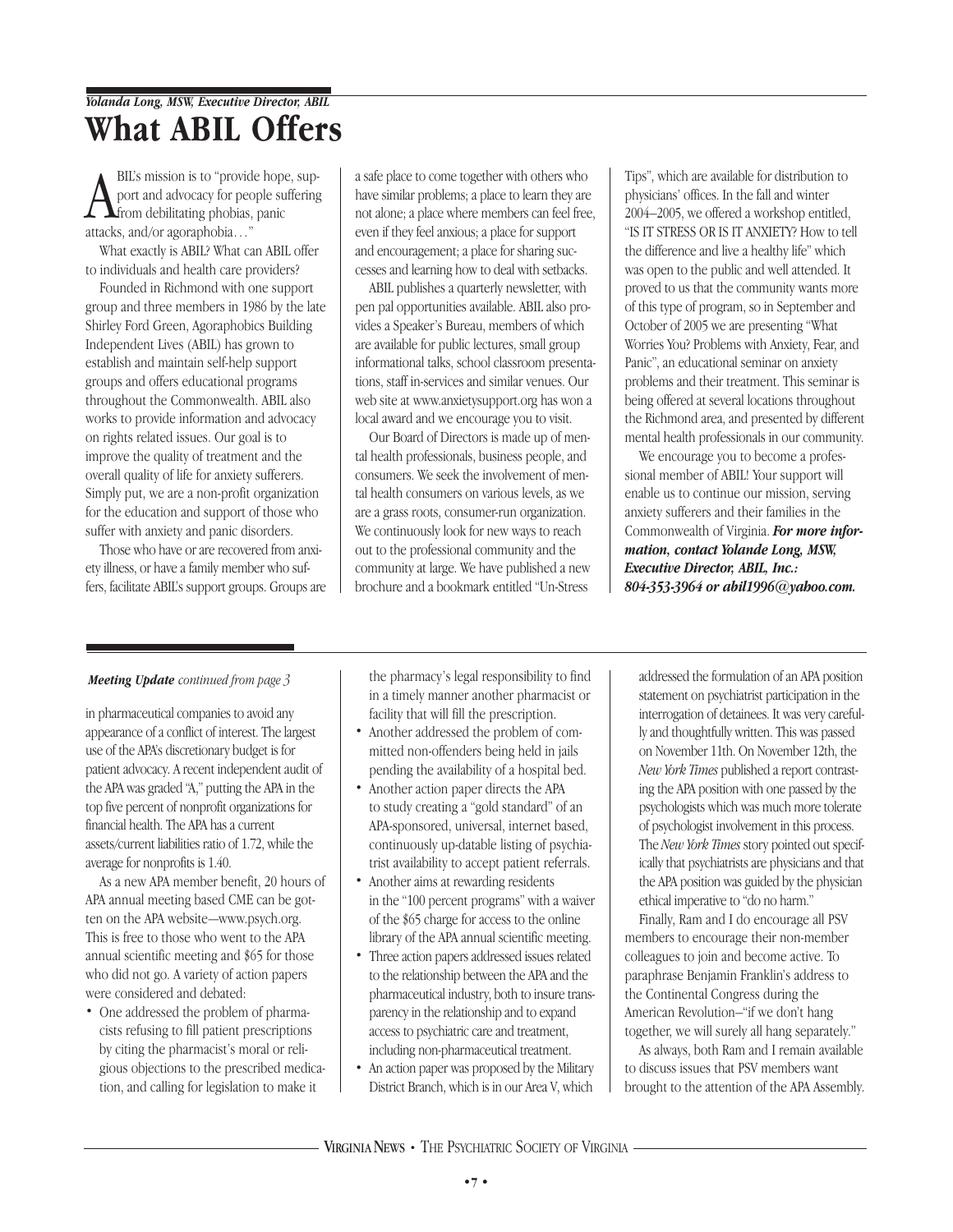

# . **PSV IN THE NEWS**

#### **RICHMOND PSYCHIATRIC SOCIET Y SCHEDULE OF EVENTS 2006**

Mark your calendar for the following meetings held at the Willow Oaks County Club, 6228 Forest Hill Ave., Richmond–804.272.1451

*6:30 pm Cocktails 7 pm Business Meeting and Dinner 7:30 – 9 pm Lecture/Q&A* 

**FRIDAY, JANUARY 27 –** *Asha S, Mishra, MD "Efficiency, Tolerability and Side Effects: Balancing Issues When Treating Schizophrenia in the Community"*

*Also special guest: Jointly sponsored by the Indo-American psychiatric Society; Pedro Ruiz, M.D., University of Texas, President-Elect of the APA "Psychiatry in the XXI Century: Future Perspectives"*

#### **FEBRUARY – No Meeting Scheduled**

**MARCH 2 –** *Fredrick Goodwin, M.D., George Washington University "Integrating the 'Tried and True' with the new in the Management of Bipolar Disorder"*

**APRIL 6 –**  *David N. Neubauer, M.D., Johns Hopkins University "Update on Sleep Disorders"*

**MAY 4 & JUNE 1 – TBA**

*For more information contact Renuka Evani, M.D. at 804.819.4136 or e-mail at: richmondpsych@yahoo.com*



# **Congratulations to Dr. James Levenson** Congratulations to<br>Dr. James Levenson<br>Congratulations to Dr. James Levenson<br>Congratulations to Dr. James Levenson who was just elected MCV/VCU's



Congratulations to Dr. James Levenson who was just elected MCV/VCU's Physicians' **Distinguished Clinician of the Year**. This is the highest accolade from the Practice Plan for outstanding clinical service. It is recognition for the clinician faculty at large and it therefore reflects respect and value for Dr. Levenson's work from his colleagues at MCV/VCU.

# **Virginia Association of Community Psychiatrists ( VACP) Fall Meeting**

The VACP fall meeting on 11/5/05 was well attended by psychiatrists from all regions of the State and included psychiatrists from CSBs and State Hospitals

**David Moody, M.D.**, President of the VACP led the discussion and along with **Jim Evans, M.D.** Medical Director, DMHMRSAS discussed some of the changes in the Community Pharmacy (previously called Aftercare Pharmacy), various issues from around the state involving the interaction of CSBs and State Hospitals and **Medicare Part D**. Tony Graham, M.D. noted that the Virginia Insurance Counseling and Assistance Project has a toll free number to help our patients better deal with Part D at 800-552-3402.

**Jim Reinhard, M.D.** discussed lessons he's learned these past four years as Commissioner. He also discussed some of the restructuring initiatives and the Integrated Strategic Plan in progress. (see at www.dmhmrsas.virginia.gov )

**Bob Gardella, M.D.** presented and led a discussion about the CATIE study and summarized "What's New" in pharmacological treatment for 2005.



*Paulette Chessen and Dr. Ramesh Koduri, winner of the basket for the PSV Foundation at the PSV Fall meeting held in Norfolk this past October.*

VIRGINIANEWS **•** THE PSYCHIATRIC SOCIETY OF VIRGINIA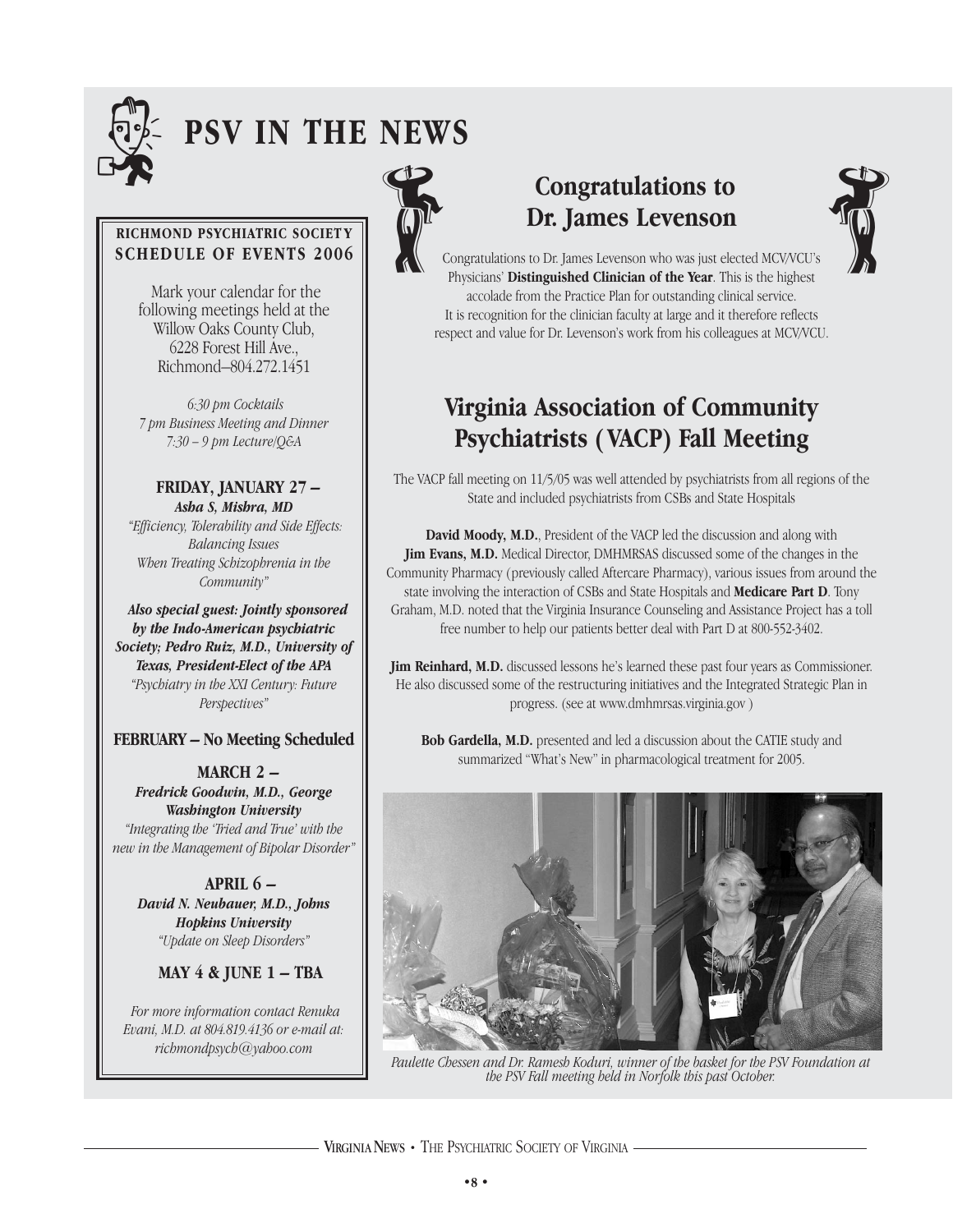# **Highlights from the PSV Fall meeting held at the Norfolk Marriott Waterside on October 14-15.**



*2005 - 2006 Board of Directors*



*Angie Bezik ( from Delegate Terrie Suit's office), Delegate Ken Alexander, Dr. Charles Devitt, Dr. Wesley Carter, and Dan Haworth ( from Senator Nick Rerras' office)*

**Congratulations to the following PSV members who have achieved Life Status as of January 1, 2006:**

**Distinguished Fellow Life Eligible:**  Conrad H. Daum

**General Member Life Eligible:**  Patricia H. Brown John J. Lee Richard W. Oliver James L. Reif

**New officers elected for Southwest Virginia Psychiatric Society in October, 2005**

**Rizwan Ali, M.D.,** *President* **Manjit Vohra, M.D,** *Vice President* **Brian Bladykas, M.D.,** *Secretary-Treasurer*



*Dr. Cheryl Jones with Senator Yvonne Miller (D-Norfolk); and Dr. Jones' mother.*



*Delegate Paula Miller (D-Norfolk) with PSV President, Dr. Edward Goldenberg.*



*Dr. Doug Chessen and his wife Paulette Chessen with Delegate Algie Howell (D-Norfolk).* 

**Mark Your Calendar for the PSV SPRING MEETING** *"Controversial Issues in Psychiatry"*  **scheduled for Friday & Saturday, March 24-25 at the Richmond Marriott West.** 

VIRGINIANEWS **•** THE PSYCHIATRIC SOCIETY OF VIRGINIA